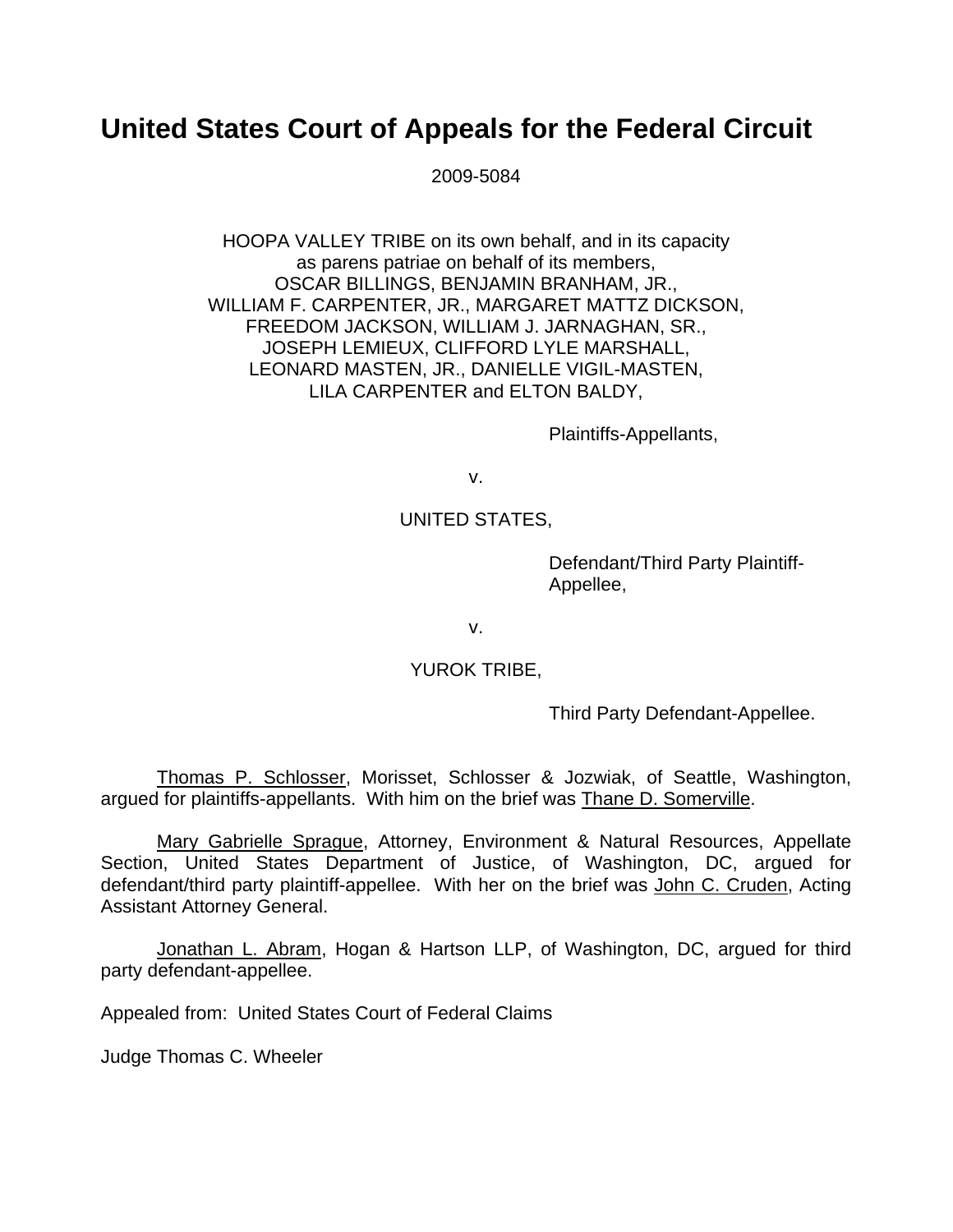# **United States Court of Appeals for the Federal Circuit**

2009-5084

HOOPA VALLEY TRIBE on its own behalf, and in its capacity as parens patriae on behalf of its members, OSCAR BILLINGS, BENJAMIN BRANHAM, JR., WILLIAM F. CARPENTER, JR., MARGARET MATTZ DICKSON, FREEDOM JACKSON, WILLIAM J. JARNAGHAN, SR., JOSEPH LEMIEUX, CLIFFORD LYLE MARSHALL, LEONARD MASTEN, JR., DANIELLE VIGIL-MASTEN, LILA CARPENTER and ELTON BALDY,

Plaintiffs-Appellants,

v.

## UNITED STATES,

Defendant/Third Party Plaintiff-Appellee,

v.

## YUROK TRIBE,

Third Party Defendant-Appellee.

Appeal from the United States Court of Federal Claims in 08-CV-072, Judge Thomas C. Wheeler.

\_\_\_\_\_\_\_\_\_\_\_\_\_\_\_\_\_\_\_\_\_\_\_\_\_\_\_

\_\_\_\_\_\_\_\_\_\_\_\_\_\_\_\_\_\_\_\_\_\_\_\_\_\_\_

DECIDED: March 9, 2010

Before LINN, FRIEDMAN, and MOORE, Circuit Judges.

Opinion for the court filed by Circuit Judge MOORE. Dissenting opinion filed by Circuit Judge FRIEDMAN.

MOORE, Circuit Judge.

The Hoopa Valley Tribe, on its own behalf and acting as parens patriae, and twelve members of the Hoopa Valley Tribe (collectively, Hoopa Valley) appeal from a final decision of the United States Court of Federal Claims. See Hoopa Valley Tribe v.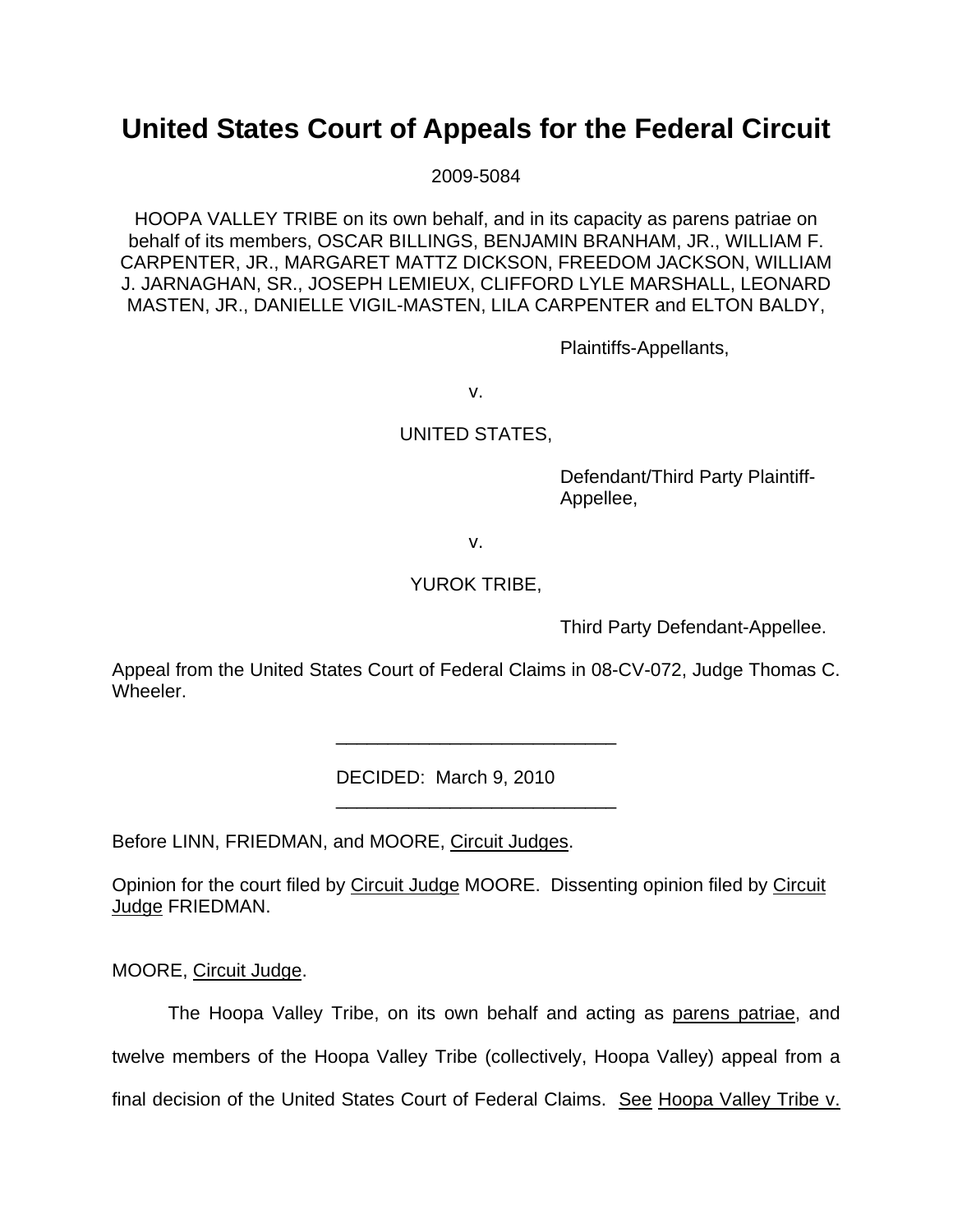United States, 86 Fed. Cl. 430 (2009). The Court of Federal Claims held that Hoopa Valley lacks standing to challenge the distribution of trust funds to the Yurok Tribe, and the court entered judgment in favor of the government. For the reasons set forth below, we agree that Hoopa Valley lacks standing but vacate and remand with instructions to dismiss Hoopa Valley's complaint without prejudice.

#### BACKGROUND

This case relates to the government's distribution of revenue derived from an Indian reservation. In 1876, President Grant set aside a square tract of land in Northern California as the Hoopa Valley Indian Reservation, which was inhabited mostly by Hoopa Valley Indians. President Harrison extended this reservation in 1891 to include an additional tract of land that was inhabited mostly by Yurok Indians. Both tribes, as well as other individuals, shared this enlarged reservation (the Joint Reservation), which was rich in timber resources and produced substantial revenue. The United States, through the Department of the Interior (DOI), administered this revenue as trustee of the beneficiaries and began distributing the revenue by 1955. Importantly, DOI distributed the revenue only to enrolled members of the Hoopa Valley Tribe, which the Hoopa Valley Indians formed in 1950.

DOI's discriminatory distribution of revenue prompted what became known as the Short litigation. In 1963, individual Indians not sharing in the revenue, comprised mostly of Yurok Indians, sued the United States for breach of fiduciary duty. The United States Court of Claims ruled in favor of these Indians, holding that the Joint Reservation was "an enlarged, single reservation incorporating without distinction its added and original tracts upon which the Indians populating the newly-added lands should reside on an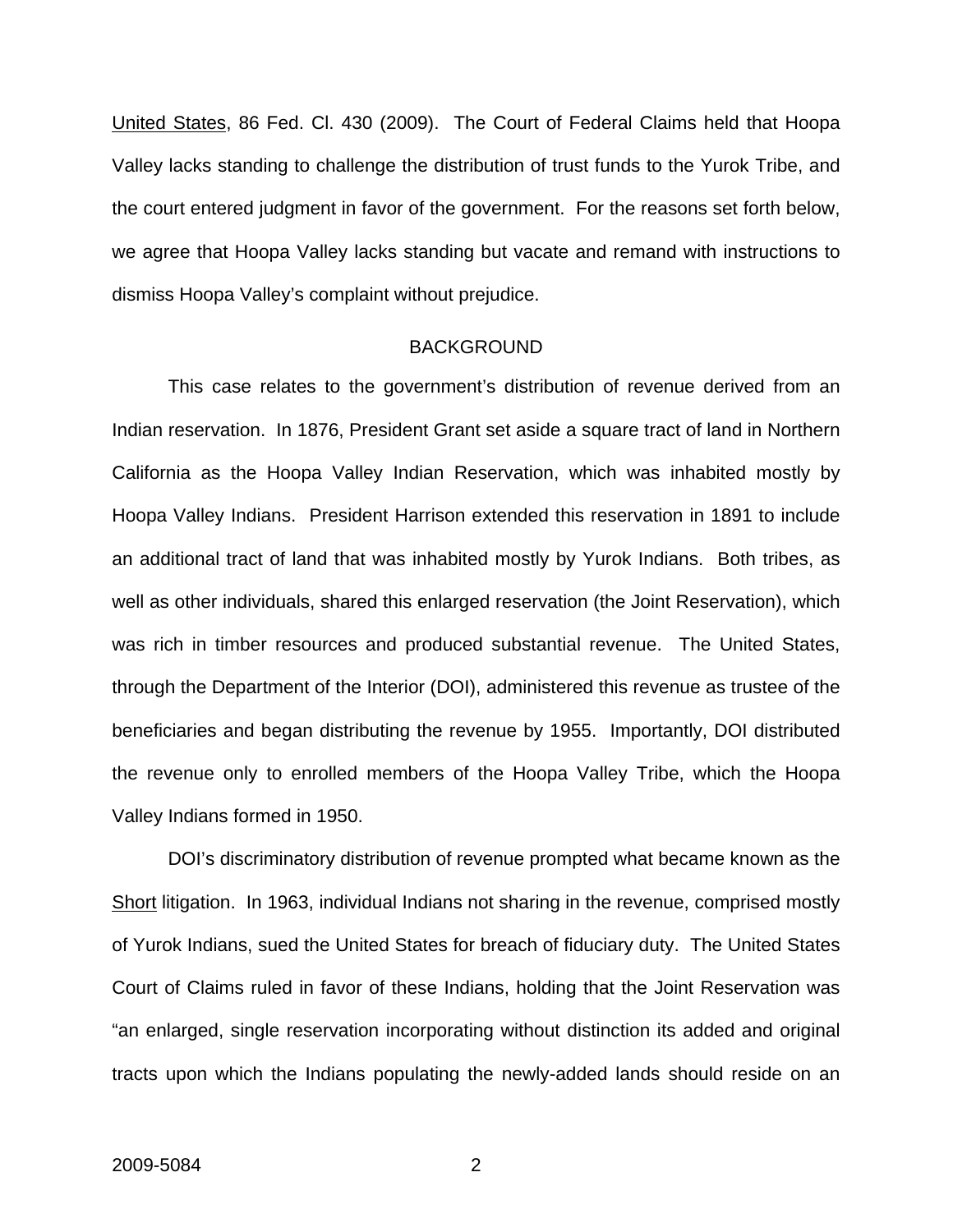equal footing with the Indians theretofore resident upon it." Short v. United States, 486 F.2d 561, 567 (Ct. Cl. 1973) (Short I). After Short I, DOI—through its Bureau of Indian Affairs—distributed 30% of the unallotted revenue to enrolled Hoopa Valley Tribe members because these members comprised about 30% of all potential "Indians of the Reservation." DOI retained the remaining 70% in an escrow fund.

The Short litigation spanned several more years and resulted in numerous judicial opinions. For example, in 1981, the Court of Claims remanded for a determination of which plaintiffs constituted "Indians of the Reservation." See Short v. United States, 661 F.2d 150, 159 (Ct. Cl. 1981) (Short II). In 1983, we upheld the trial court's standards for making this determination, emphasizing that "all we are deciding are the standards to be applied in determining those plaintiffs who should share as individuals in the monies from the Hoopa Valley Reservation unlawfully withheld by the United States from them (from 1957 onward)." Short v. United States, 719 F.2d 1133, 1143 (Fed. Cir. 1983) (Short III). We also clarified that our decision "will obtain only for the years until final judgment, and for the years to come while the situation in the Reservation remains the same subject of course to births and deaths." Id. The United States Claims Court subsequently concluded that qualified plaintiffs were entitled to "the share they would have received had the distributions been made in a non-discriminatory manner." Short v. United States, 12 Cl. Ct. 36, 41 (1987) (Short IV).

In 1988, in an effort to resolve the dispute relating to the ownership and management of the Joint Reservation, Congress passed the Hoopa-Yurok Settlement Act (the Act), Pub. L. No. 100-580, 102 Stat. 2924 (codified as amended at 25 U.S.C. § 1300i et seq. (2006)). The Act expressly preserved the entitlements established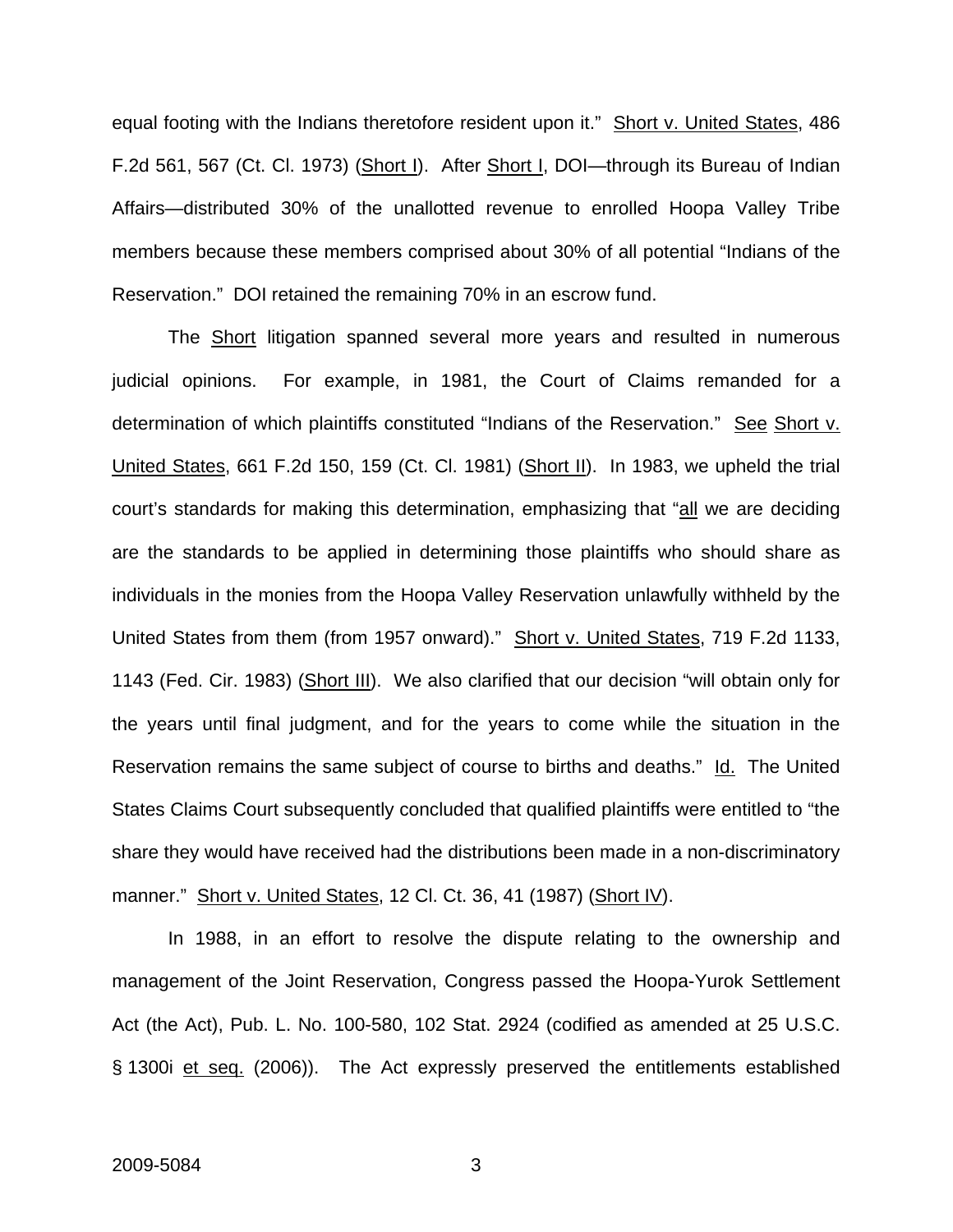under, and any final judgment rendered in, the Short cases. 25 U.S.C. § 1300i-2. But the Act also partitioned the Joint Reservation into the Hoopa Valley Reservation and the Yurok Reservation. Id. § 1300i-1. The Act conditioned this partition on the Hoopa Valley Tribe "adopt[ing], and transmit[ting] to the Secretary, a tribal resolution . . . waiving any claim such tribe may have against the United States arising out of the provisions of this subchapter."  $\underline{Id.}$  § 1300i-1(a)(2)(A). Hoopa Valley passed this resolution on November 28, 1988, and the partition was effected upon publication of the resolution in the Federal Register on December 7, 1988.

Importantly, the Act established a fund (the Settlement Fund) that included all undistributed revenue from the Joint Reservation being held in escrow funds and "all accrued income thereon."  $Id. \S$  1300i-3(a). For purposes of distributing money from the Settlement Fund, the Act instructed DOI to create a roll (the Settlement Roll) of all persons that were Indians of the Reservation and "(A) who were born on or prior to, and living upon, October 31, 1988; (B) who are citizens of the United States; and (C) who were not, on August 8, [1](#page-4-0)988, enrolled members of the Hoopa Valley Tribe."<sup>1</sup> ld. § 1300i-4(a)(1). Under § 1300i-5, DOI gave notice to "each person eighteen years or older on such roll of their right to elect" enrollment in either the Hoopa Valley Tribe or the Yurok Tribe, subject to the satisfaction of certain criteria. Rather than elect membership in either tribe, individuals could also elect to receive a lump sum payment out of the Settlement Fund in the amount of \$15,000. Id. § 1300i-5(d).

<span id="page-4-0"></span> <sup>1</sup> <sup>1</sup> All twelve individual members of the Hoopa Valley Tribe that are named plaintiffs in this case were enrolled members of the Hoopa Valley Tribe on August 8, 1988.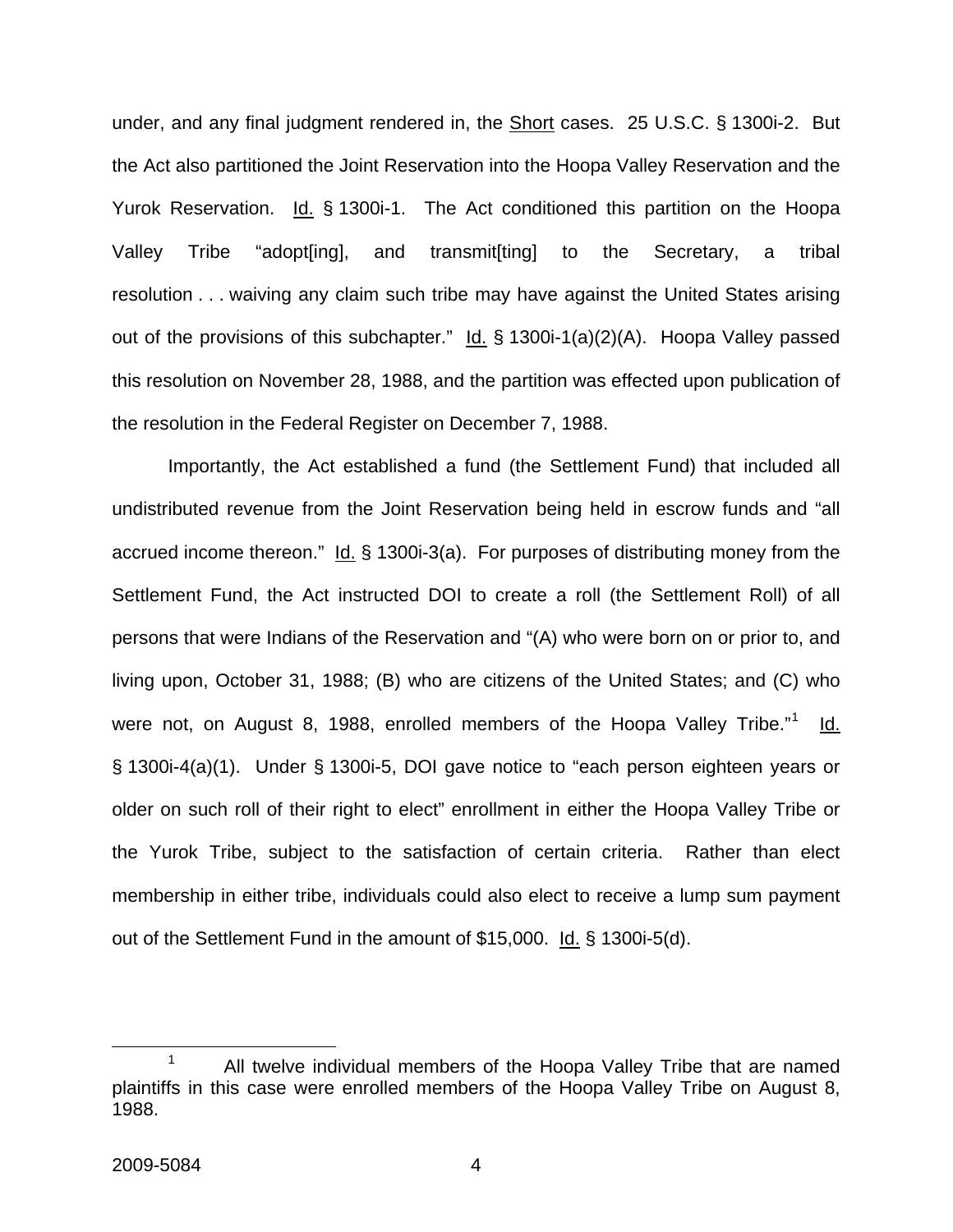The Act expressly set forth other mechanisms for distributing money out of the Settlement Fund. With respect to the Hoopa Valley Tribe, the Act provided as follows:

> [T]he Secretary shall immediately pay out of the Settlement Fund into a trust account for the benefit of the Hoopa Valley Tribe a percentage of the Settlement Fund which shall be determined by dividing the number of enrolled members of the Hoopa Valley Tribe as of the date of the promulgation of the Settlement Roll, including any persons enrolled pursuant to section 1300i-5 of this title, by the sum of the number of such enrolled Hoopa Valley tribal members and the number of persons on the Settlement Roll.

Id. § 1300i-3(c). The Act conditioned payment of the Tribe's percentage of the Settlement Fund upon execution of the waiver discussed above. Id. §1300i-1(a)(2)(A) (requires "waiving any claim such tribe may have against the United States"). After Hoopa Valley passed the resolution waiving its right to bring suit against the United States with respect to provisions of the Act, DOI paid the Tribe its allotted amount from the Settlement Fund—about 40% of the Settlement Fund or about \$34 million. The Act included a similar provision for the Yurok Tribe:

the Secretary shall pay out of the Settlement Fund into a trust account for the benefit of the Yurok Tribe a percentage of the Settlement Fund which shall be determined by dividing the number of persons on the Settlement Roll electing the Yurok Tribal Membership Option pursuant to section 1300-5(c) of this title by the sum of the number of the enrolled Hoopa Valley tribal members established pursuant to subsection (c) of this section and the number of persons on the Settlement Roll, less any amount paid out of the Settlement Fund pursuant to section 1300i-5(c)(3) of this title.

Id. § 1300i-3(d). Section 1300-5(c)(3) also provided for payment of either \$5,000 or \$7,500 out of the Settlement Fund to individuals electing membership in the Yurok Tribe, depending on the individual's age. Lastly, under § 1300i-6(a), "[a]ny funds remaining in the Settlement Fund . . . shall be paid to the Yurok Tribe and shall be held by the Secretary in trust for such tribe."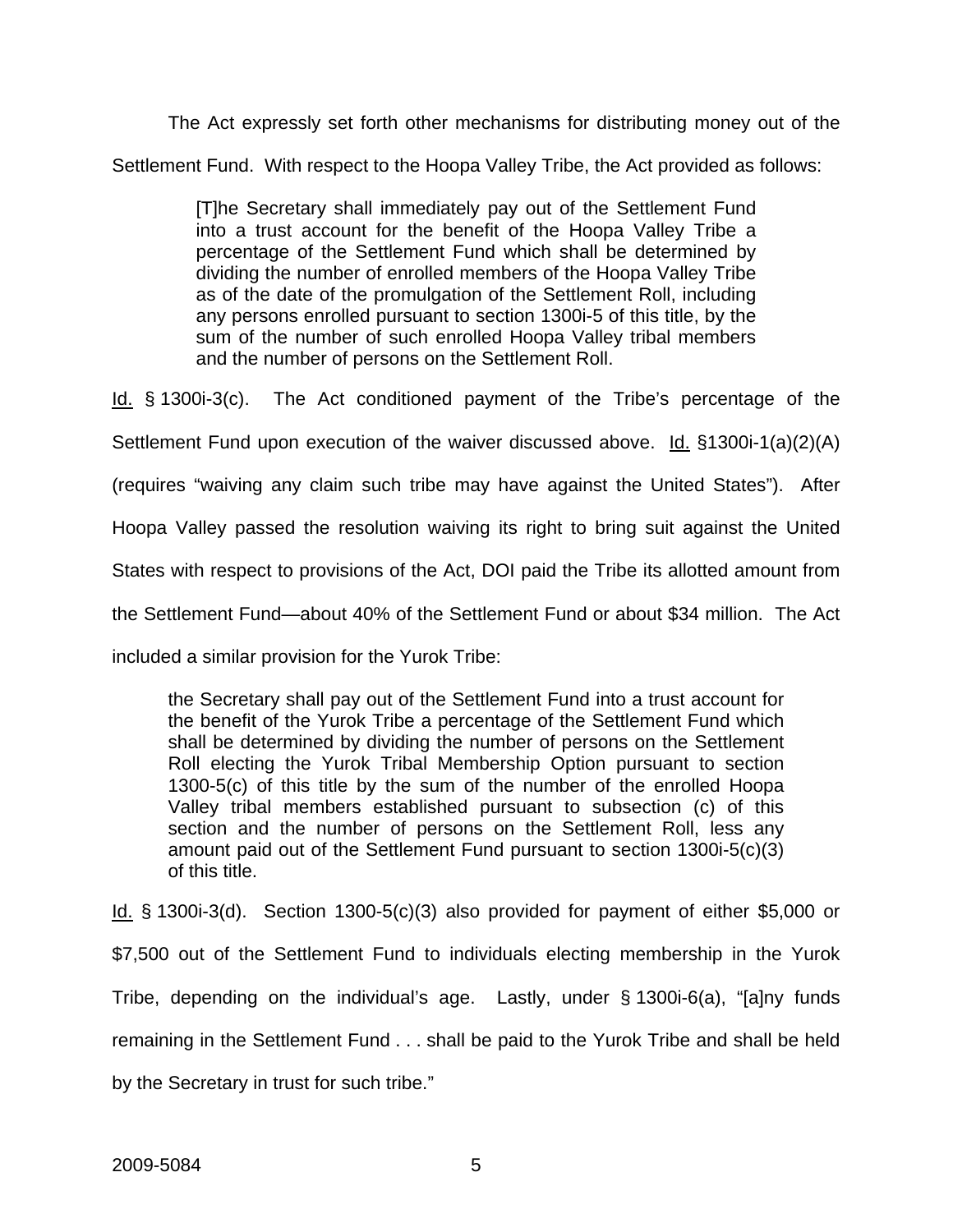The Act conditioned "apportionment of funds to the Yurok Tribe as provided in sections 1300i-3 and 1300-i6" on the Yurok Tribe "adopt [ing] a resolution waiving any claim such tribe may have against the United States arising out of the provisions of this subchapter." Id.  $\S$  1300i-1(c)(4). The Yurok Tribe adopted a resolution with a waiver that the United States deemed unsatisfactory, and the Yurok Tribe filed a takings claim against the United States. The Yurok Tribe ultimately lost its case, see Karuk Tribe of Cal. v. Ammon, 209 F.3d 1366 (Fed. Cir. 2000), and a substantial amount of money remained in the Settlement Fund. Hoopa Valley's suit in this case concerns the remainder of the money in the Settlement Fund.

In March 2002, DOI submitted a report and testified before the Senate Indian Affairs Committee regarding what to do with the remainder in the Settlement Fund. See 25 U.S.C. § 1300i-11(c). According to DOI, the Hoopa Valley Tribe "received their [sic] portion of the benefits as enumerated within the Act" and thus "is not entitled [to] any further portion of funds or benefits under the existing Act." J.A. 246. DOI also concluded that "the Yurok Tribe did not meet the waiver conditions of the Act and is therefore not entitled to the benefits enumerated within the Act." Id. at 247. Nevertheless, DOI recommended that the remainder should not revert to the general fund of the U.S. Treasury. Id. at 247, 282. Rather, DOI recognized that "substantial financial and economic needs currently exist within both Tribes and their respective reservations." Id. at 282. Accordingly, DOI recommended that "the Settlement Fund should be administered for the mutual benefit of both Tribes and their respective reservations, taking into consideration prior distributions to each Tribe from the Fund," and that "the monies remaining in the Settlement Fund should . . . be distributed to one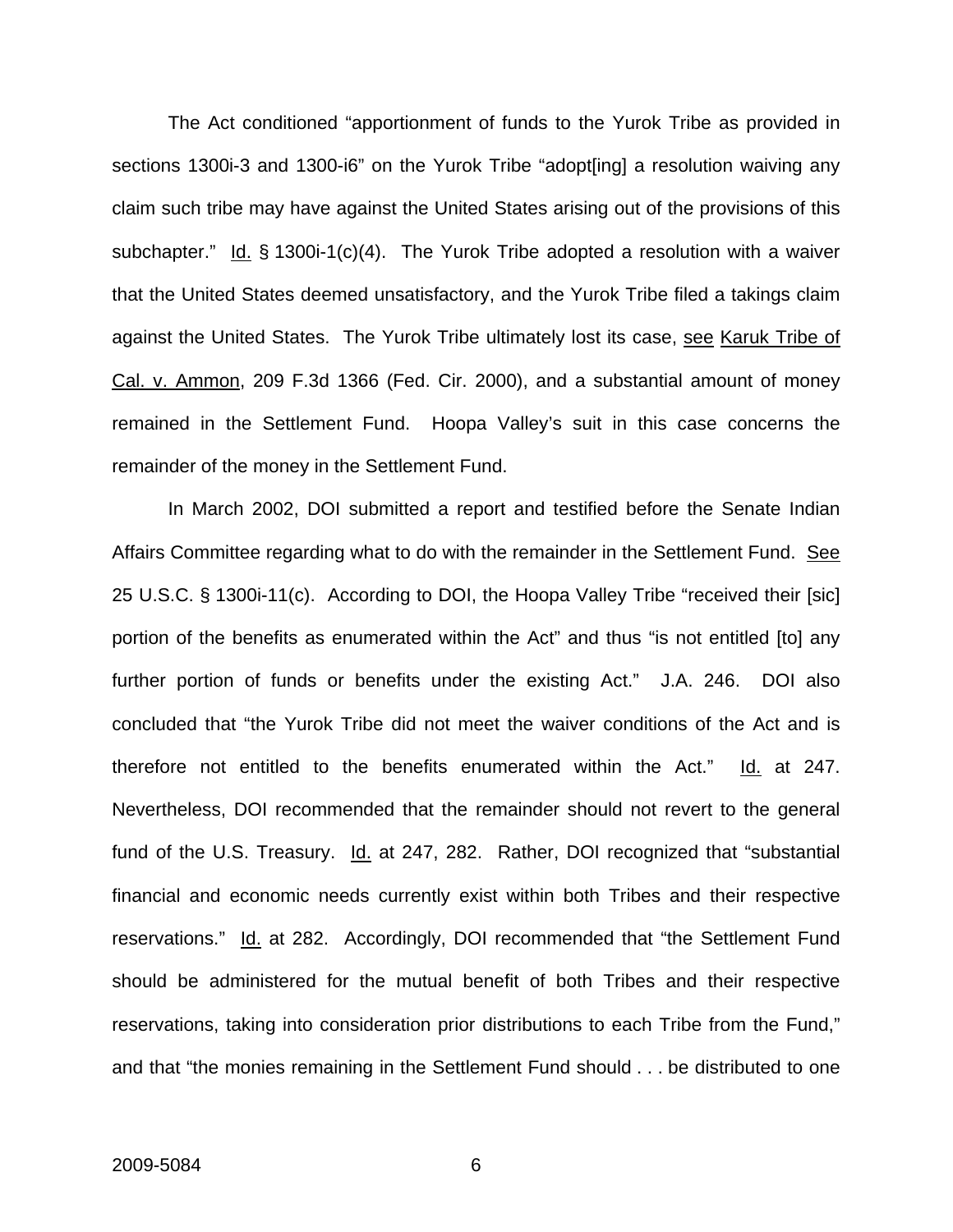or both Tribes in some form." Id. DOI sought further instruction and/or legislation from Congress on this issue, but no such legislation was enacted.

In 2007, after reviewing the situation and hearing from both tribes, Ross O. Swimmer, Special Trustee for American Indians, informed both tribes that DOI would distribute the remainder in the Settlement Fund to the Yurok Tribe, provided that the Yurok Tribe submitted a new, satisfactory waiver. The Yurok Tribe complied and received the remainder in the Settlement Fund, which had grown from about \$37 million to more than \$80 million.

Hoopa Valley subsequently sued the United States, alleging breach of fiduciary duty arising from the distribution of the remainder in the Settlement Fund only to the Yurok Tribe. According to Hoopa Valley, the Yurok Tribe's waiver was invalid. Hoopa Valley moved for summary judgment; the government filed a motion to dismiss, or in the alternative for summary judgment. The government also filed a third-party complaint seeking judgment against the Yurok Tribe if the Court of Federal Claims concluded that the disbursement was improper. The Court of Federal Claims granted the government's motion for summary judgment on the basis that Hoopa Valley lacks standing. Specifically, the court determined that Hoopa Valley cannot show that it suffered an injury in fact. The Court of Federal Claims entered judgment in favor of the government, and Hoopa Valley appeals.

#### **DISCUSSION**

We have jurisdiction under 28 U.S.C. § 1295(a)(3). We review the Court of Federal Claims' grant of summary judgment de novo. Winstar Corp. v. United States, 64 F.3d 1531, 1539 (Fed. Cir. 1995). Also, "[w]hether a plaintiff has standing to bring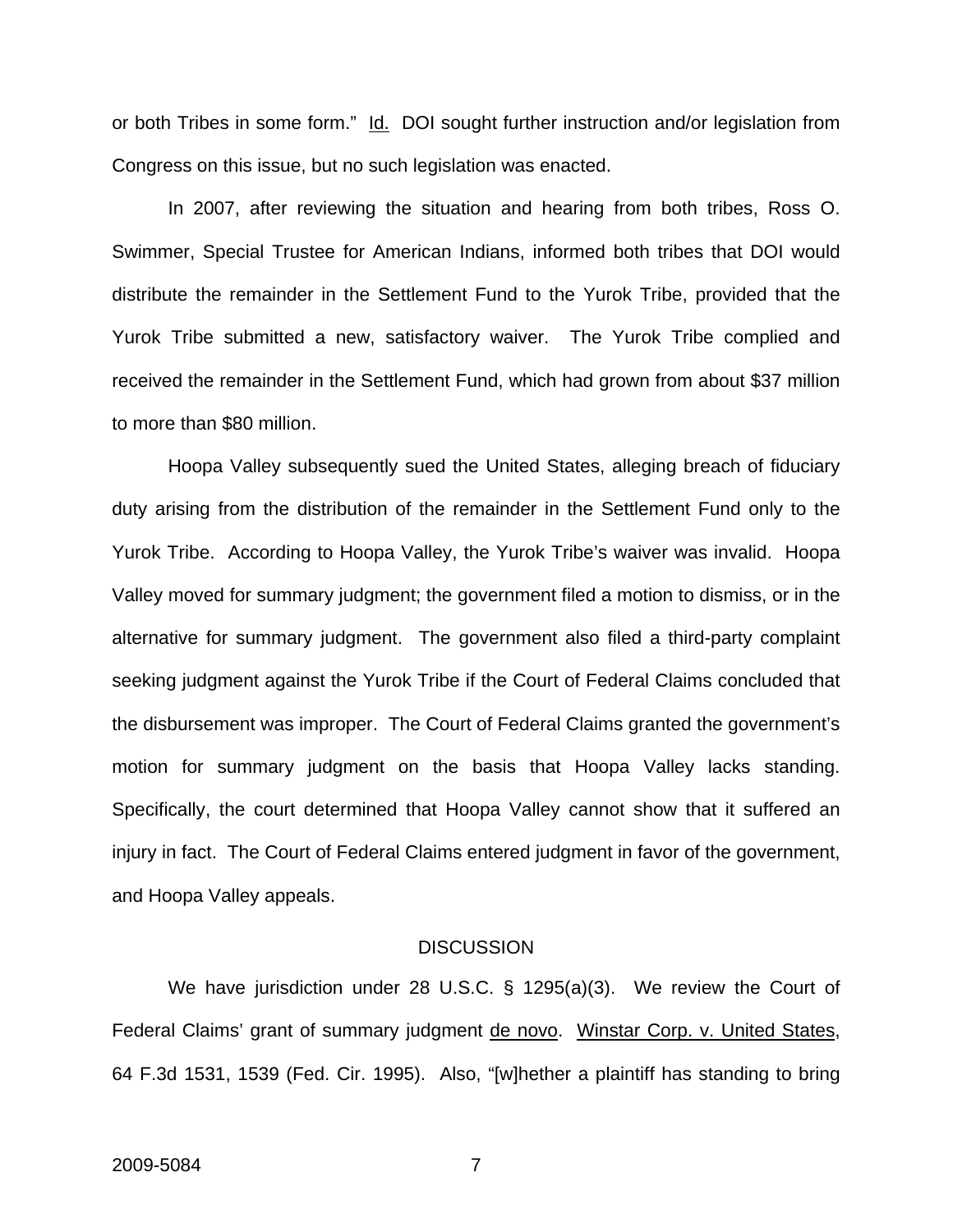suit is likewise a question of law, reviewed de novo." S. Cal. Fed. Sav. & Loan Ass'n v. United States, 422 F.3d 1319, 1328 (Fed. Cir. 2005). "Standing is a threshold jurisdictional issue that implicates Article III of the Constitution." Id. According to the Supreme Court, "the irreducible constitutional minimum of standing contains three elements": injury in fact, causation, and redressability. Lujan v. Defenders of Wildlife, 504 U.S. 555, 560–61 (1992). With respect to the first element, "the plaintiff must have suffered an injury in fact—an invasion of a legally protected interest which is (a) concrete and particularized . . . and (b) actual or imminent, not conjectural or hypothetical." Id. at 560 (citations omitted) (internal quotation marks omitted). Hoopa Valley, the party invoking jurisdiction, bears the burden of establishing the elements of standing. Id. at 561.

Hoopa Valley contends that it is a beneficiary of—i.e., had a legally protected interest in—the Settlement Fund and that it was injured by DOI's distribution of the remainder in the Settlement Fund to the Yurok Tribe. According to Hoopa Valley, it is a direct beneficiary because the remainder was derived from timber resources taken from the Hoopa Valley Reservation. Furthermore, Hoopa Valley maintains that its claims "are mirror images of claims approved by this Court in the Short litigation" and that "[a]bsent valid distributions complying with the Settlement Act or other statute, the Secretary was bound to hold, invest, and administer the Settlement Fund as Indian trust funds for the benefit of all Indians of the Reservation, including the Hoopa Plaintiffs." Appellants' Br. 17–18. The government responds that the Hoopa Valley Tribe was no longer a beneficiary after it received its share of the Settlement Fund in 1991 and that individual Hoopa Valley Tribe members were never beneficiaries of the Settlement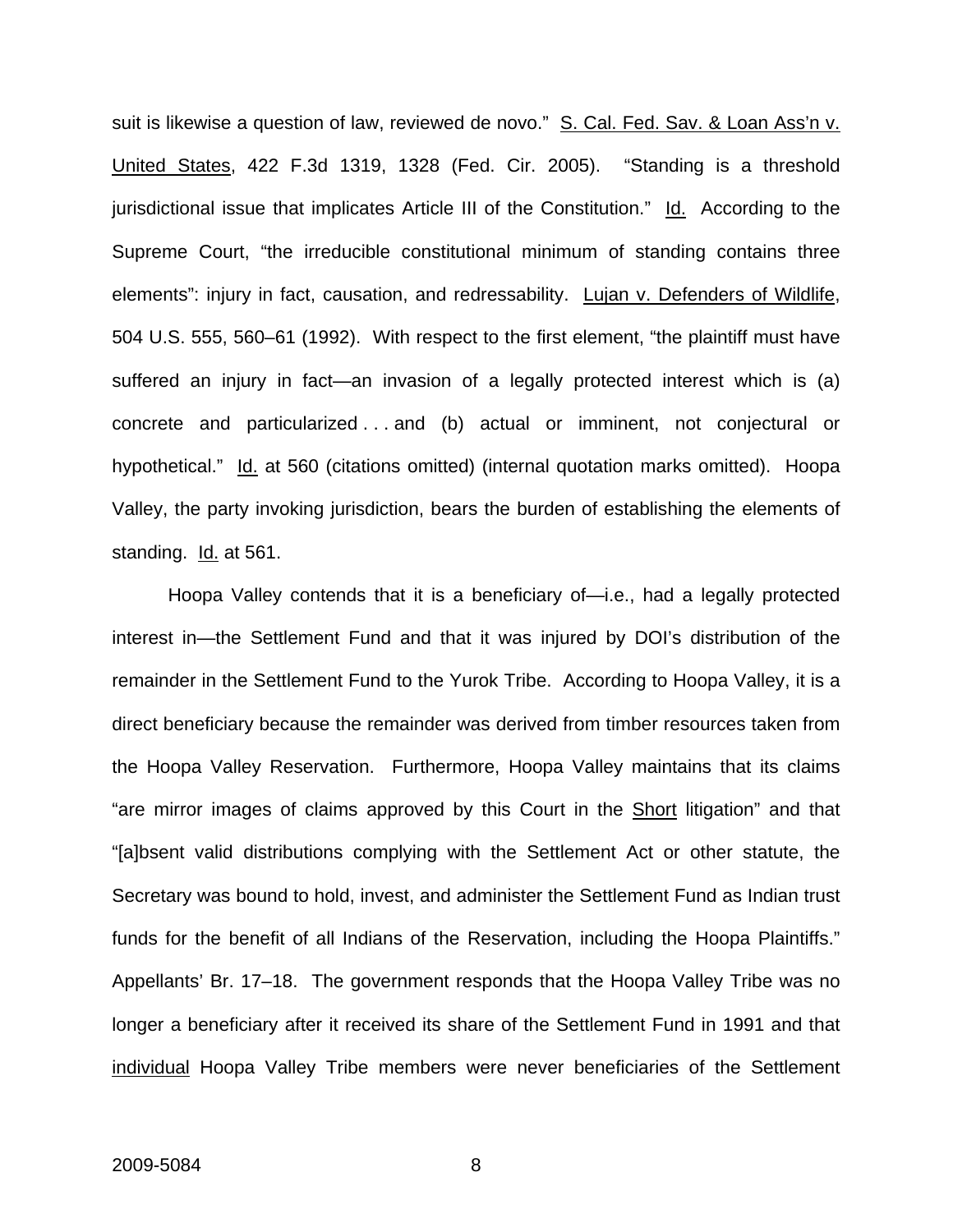Fund. These arguments by the government form the basis of the Court of Federal Claims' decision. See Hoopa Valley, 86 Fed. Cl. at 435–36.

We agree with the Court of Federal Claims that Hoopa Valley lacks standing because it cannot show an injury in fact. The Hoopa Valley Tribe waived any claim against the government arising from the Act, received its share of the Settlement Fund, and retained no entitlement to the remainder in the Settlement Fund. As such, at the time DOI distributed the remainder to the Yurok Tribe, the Hoopa Valley Tribe was not a beneficiary of, and had no legally protected interest in, the Settlement Fund. Moreover, Hoopa Valley's reliance on the earlier **Short litigation is inapposite because entitlement** to the Settlement Fund is dictated by the provisions of the Act itself, and Hoopa Valley received all of the money to which it was entitled under the Act. Thus the Hoopa Valley Tribe cannot show an injury in fact based on DOI's distribution. Likewise, individual members of the Hoopa Valley Tribe have no individual entitlement to the Settlement Fund. The Act recognized only two forms of direct distributions to individuals: (1) those individuals not electing membership in either the Hoopa Valley Tribe or the Yurok Tribe, see 25 U.S.C. § 1300i-5(d); and (2) individuals electing membership in the Yurok Tribe, see id. § 1300i-5(c)(3). Furthermore, the corresponding Senate Report explained that the Act "should not be considered in any fashion as a precedent for individualization of tribal communal assets" and should "in no way . . . be construed as any recognition of individual rights in and to the reservation or the funds in escrow." S. Rep. No. 100-564, at 2, 15 (1988). The Court of Federal Claims' summary is particularly apt: "Simply put, the Act provides no mechanism for individual Hoopa Valley Tribe members to receive payment directly from the United States." Hoopa Valley, 86 Fed. Cl. at 436. Because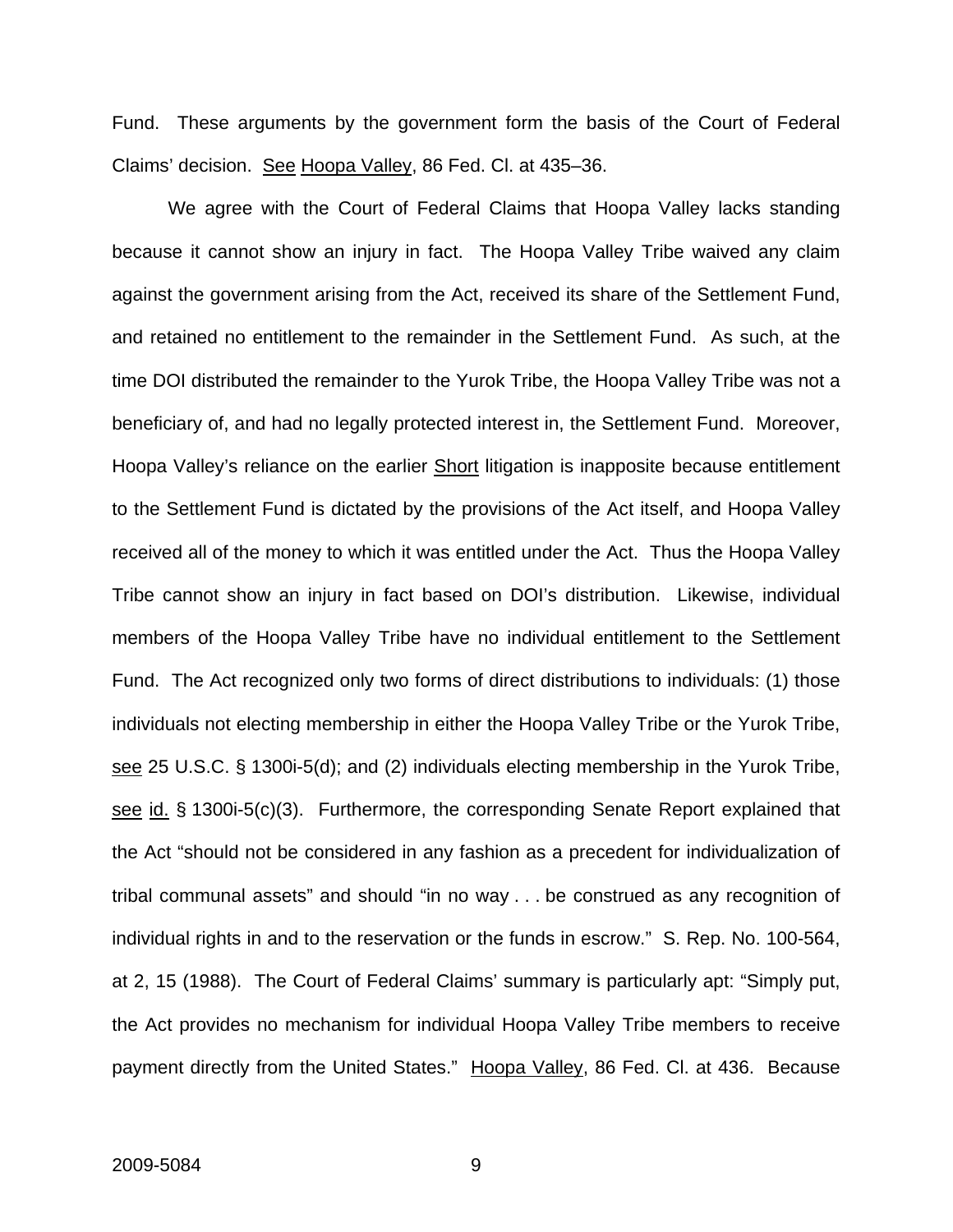we conclude that Hoopa Valley lacks standing, we do not address the government's alternative arguments, including specifically that even if the twelve members of the Hoopa Valley Tribe have standing, the Hoopa Valley Tribe lacks standing as parens patriae on behalf of its members.

Although we agree with the court's determination that Hoopa Valley lacks standing, we nevertheless believe that the Court of Federal Claims, which entered judgment in favor of the government, should have dismissed Hoopa Valley's complaint without prejudice. Indeed, the government concedes that dismissal for lack of jurisdiction is appropriate and requests that we remand for this purpose. Accordingly, we vacate the Court of Federal Claims' judgment in favor of the government and remand with instructions for the court to dismiss Hoopa Valley's complaint without prejudice.

#### VACATED and REMANDED

#### COSTS

No costs.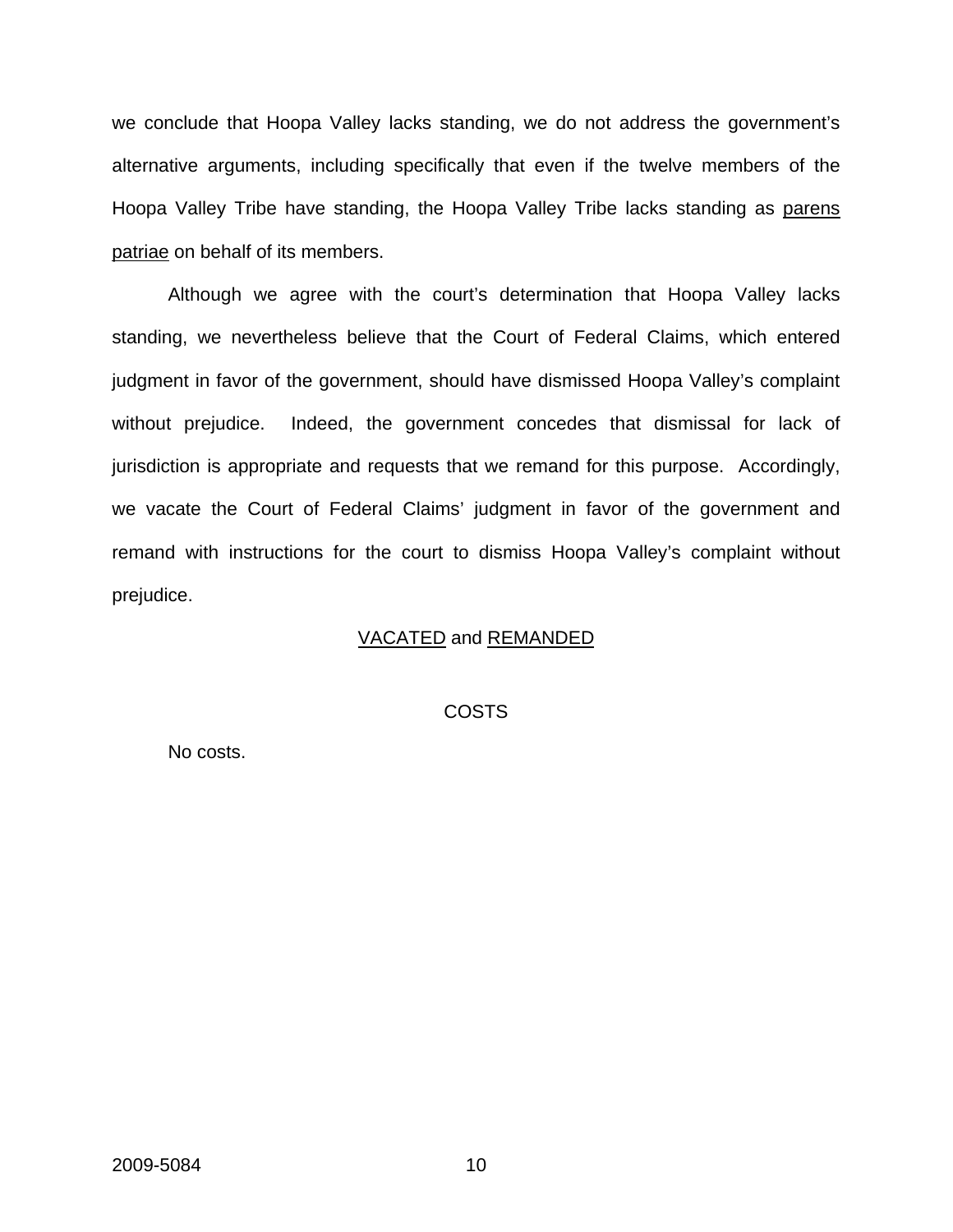## **United States Court of Appeals for the Federal Circuit**

2009-5084

HOOPA VALLEY TRIBE on its own behalf, and in its capacity as parens patriae on behalf of its members, OSCAR BILLINGS, BENJAMIN BRANHAM, JR., WILLIAM F. CARPENTER, JR., MARGARET MATTZ DICKSON, FREEDOM JACKSON, WILLIAM J. JARNAGHAN, SR., JOSEPH LEMIEUX, CLIFFORD LYLE MARSHALL, LEONARD MASTEN, JR., DANIELLE VIGIL-MASTEN, LILA CARPENTER and ELTON BALDY,

Plaintiffs-Appellants,

v.

### UNITED STATES,

Defendant/Third Party Plaintiff-Appellee,

v.

#### YUROK TRIBE,

Third Party Defendant-Appellee.

Appeal from the United States Court of Federal Claims in 08-CV-072, Judge Thomas C. Wheeler.

FRIEDMAN, Circuit Judge, dissenting.

I would affirm the Court of Federal Claims' grant of summary judgment for the United States, thereby dismissing the complaint, but not on the court's ground that the appellants lack standing to bring their claims. I would affirm on the alternative ground, which the record supports, that the appellants have failed to state a claim on which relief can be granted. We may affirm the judgment of that court on any ground the record supports, whether or not that court relied upon that ground or whether the parties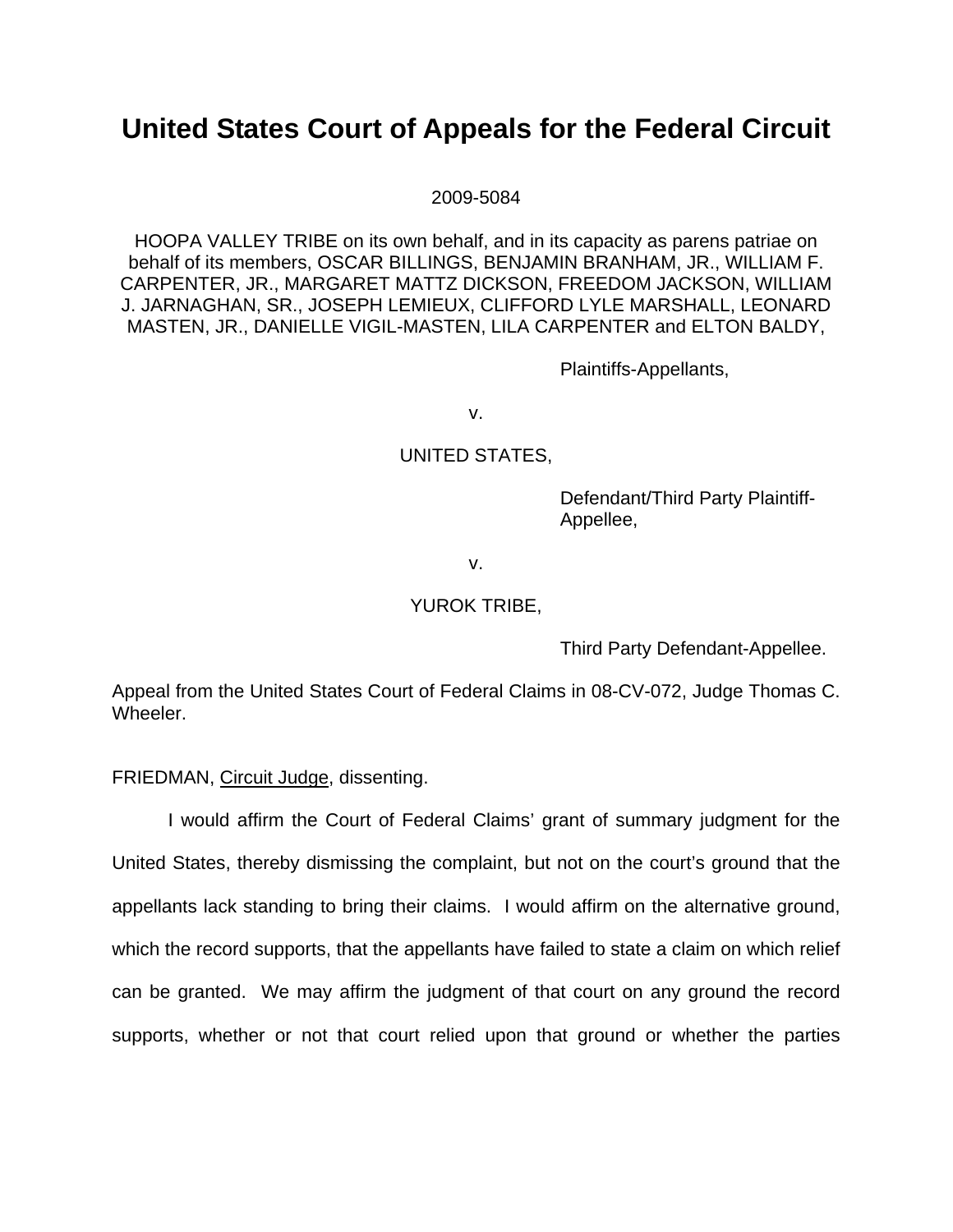asserted that ground. See Granite Mgmt. v. United States, 416 F.3d 1373, 1378 (Fed. Cir. 2005).

I

The rationale of the Court of Federal Claims' lack-of-standing ruling is that the appellants "have already received their full entitlement to the Fund and thus have no 'injury in fact.'" That court stated:

> The Hoopa Valley Tribe ultimately received more than \$34 million from the Fund, the amount determined to be Hoopa's entitlement pursuant to the Act.

> Thus, Plaintiffs cannot show that an "invasion of a legally protected interest" occurred in this matter to establish an "injury in fact." The Hoopa Valley Tribe already received its share of the Fund in 1991; only the Yurok were entitled to monies remaining in the Fund in 2007. In short, Plaintiffs already have received the amount of the Fund to which they are entitled, and could not be injured by distribution of monies to which they have no right.

Hoopa Valley Tribe v. United States, 86 Fed. Cl. 430, 436 (2009) (app. citation omitted).

The appellants, however, do not contend that the distribution to the Yurok Tribe violated the Hoopa Valley Tribe's distribution rights under the Settlement Act. They contend that, under that Act and 25 U.S.C. § 407, the funds distributed to the Yurok Tribe were being held by the federal government as Indian trust funds, and that the distribution the Secretary of the Interior made was a breach of that trust because it violated the Settlement Act. Although the alleged breach of trust was based on an alleged violation of the Settlement Act, that does not make the present claim any the less one for breach of trust. As the appellants stated in their brief on the merits, "Hoopa Plaintiffs seek recovery of damages resulting from a breach of trust committed by the United States." The fact that the Hoopa Valley Tribe may have received all it is entitled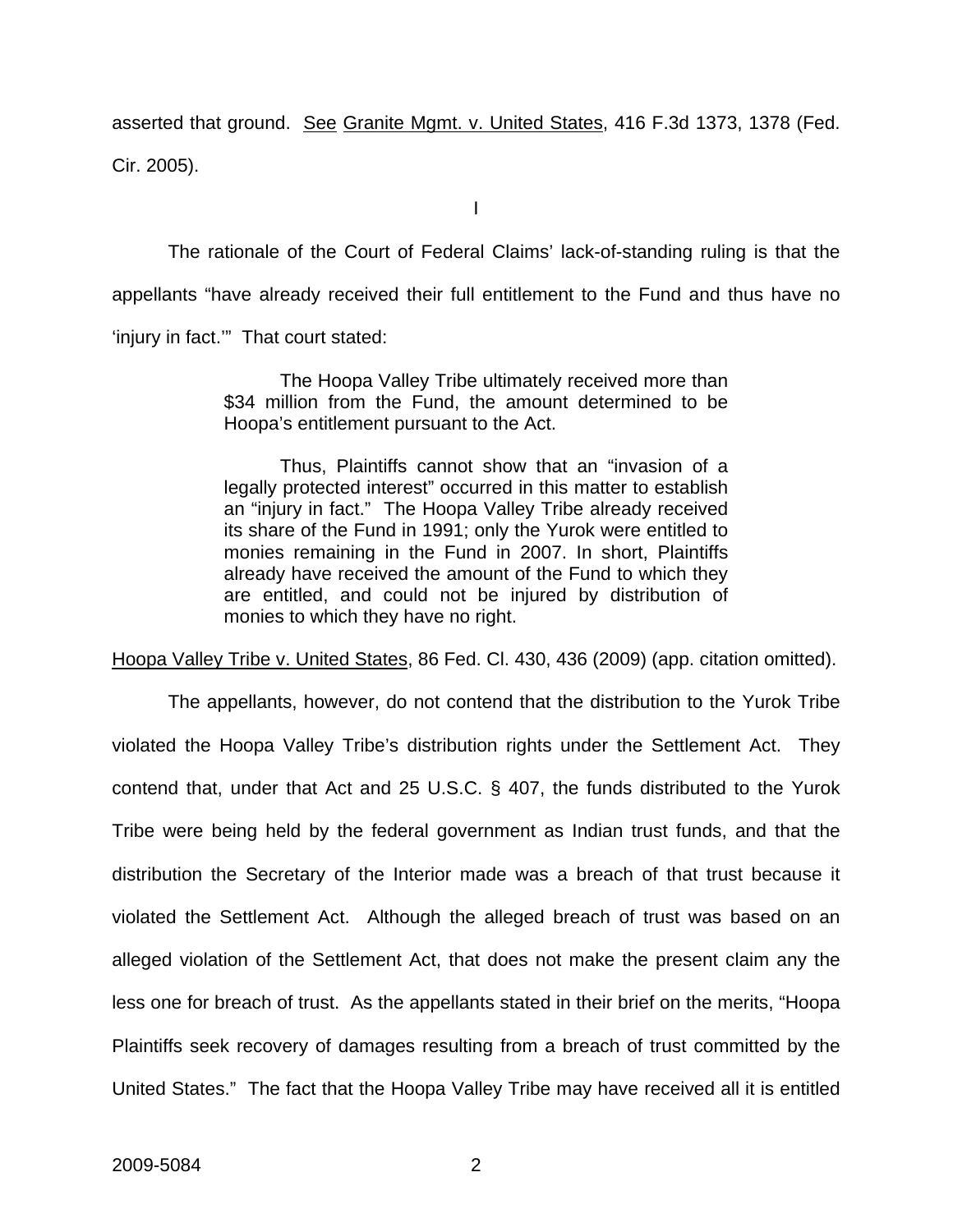to under the Settlement Act does not, automatically or necessarily, eliminate the present independent claim for additional money based on the government's alleged breach of trust in distributing the funds to the Yurok Tribe.

At oral argument, it was pointed out to government counsel that if the Hoopa Valley Tribe has no standing to assert its present breach of trust claim then, even if it has a valid claim, there could be no way to assert it. Government counsel replied that this point raises a separation of powers issue, and that if the Secretary had committed a breach of trust, it was for the President to take appropriate action against the Secretary. Although such presidential action might assuage the Hoopa Valley Tribe members' emotional concerns, it would not satisfy their financial ones. It was the latter, not the former, that presumably led the Hoopa Valley Tribe to file the present suit seeking to recover damages from the United States for a breach of trust.

II

 The Hoopa Valley Tribe's breach of trust claim rests primarily on its interpretation of a provision of the Settlement Act that provides:

> (4) The— (A) apportionment of funds to the Yurok Tribe as provided [in this title] . . . shall not be effective unless and until the Interim Council of the Yurok Tribe has adopted a resolution waiving any claim such tribe may have against the United States arising out of the provisions of this [Act].

25 U.S.C. §§ 1300i-1(c)(4)(A), -1(c)(4)(D).

 The Hoopa Valley Tribe contends that, under this provision, the Yurok Tribe's right to receive its share of the fund was contingent upon the Yurok Tribe not filing suit against the United States based upon the Settlement Act, and that it forfeited that right when it filed its takings claim in 1992. The Hoopa Valley Tribe argues that the United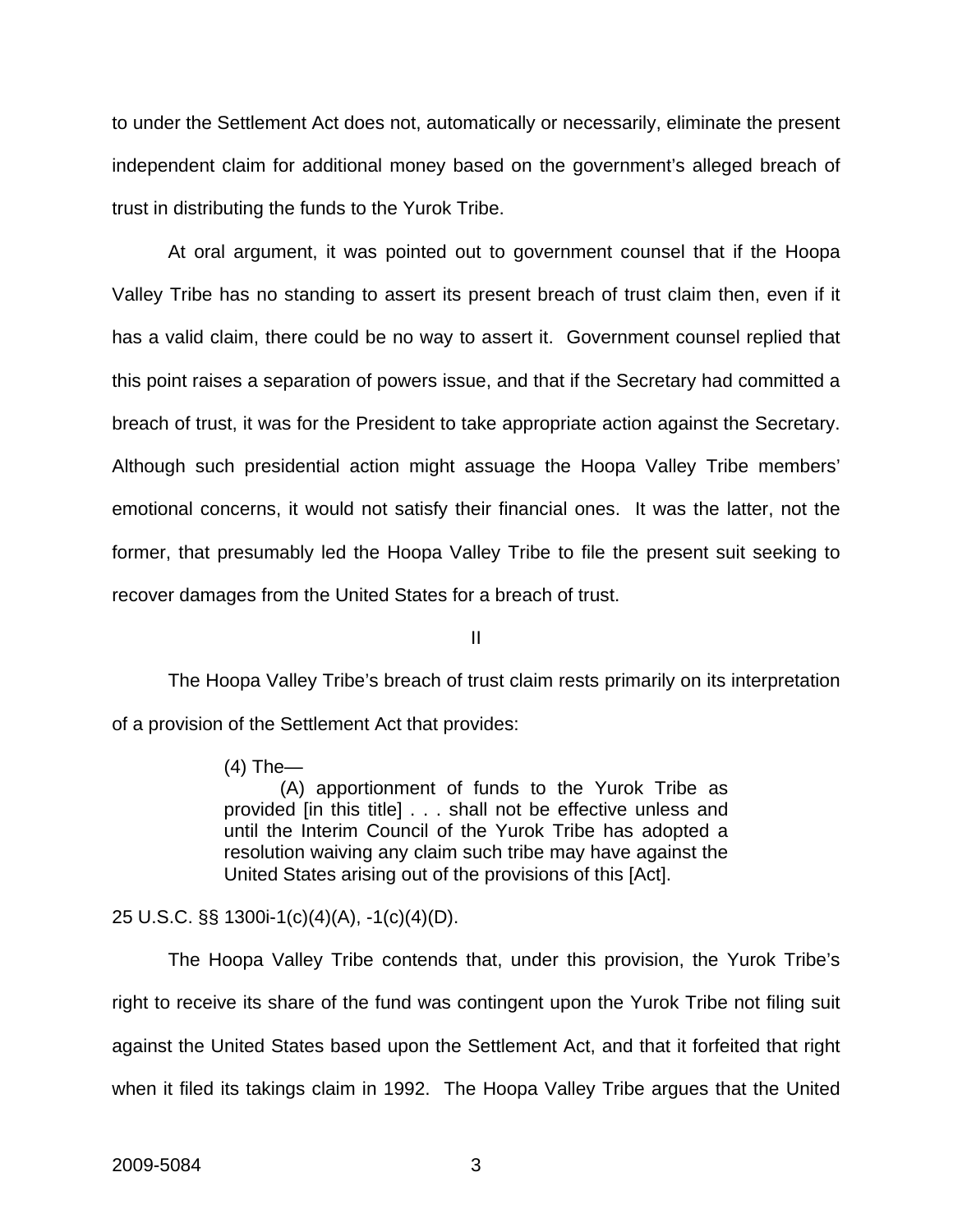States committed a breach of trust by distributing the Yurok Tribe's portion of the settlement fund to the Yurok Tribe in 2007 after the tribe had executed the waiver following the loss of its takings suit. The Hoopa Valley Tribe stresses that, for many years, the Interior Department had taken the position that, once the Yurok Tribe filed its takings claim, the provisions quoted above precluded the tribe from effecting a valid waiver; and that Interior made the distribution only after it had changed its position on this issue in 2007 and permitted the Yurok Tribe to execute the waiver and receive the funds.

 The Settlement Act contains a parallel provision dealing with waiver of claims by the Hoopa Valley Tribe, which states:

> (2)(A) The partition of the joint reservation as provided in this subsection, and the ratification and confirmation as provided by section 1300i-7 of this title, shall not become effective unless, within 60 days after October 31, 1988, the Hoopa Valley Tribe shall adopt, and transmit to the Secretary, a tribal resolution:

> (i) waiving any claim such tribe may have against the United States arising out of the provisions of this subchapter . . . .

25 U.S.C. § 1300i-1(a)(2)(A).

 There is a critical difference between the waiver provisions covering the two tribes. The Hoopa Valley Tribe is required to execute its waiver "within 60 days after the date of the enactment" of the Act. The Yurok waiver provision, however, contains no time limit but requires only that the waiver be adopted before there is any "apportionment of funds to the Yurok Tribe."

Both waiver provisions were designed to protect the government financially by insuring that, after it had made the Settlement Act distributions to the two tribes, it would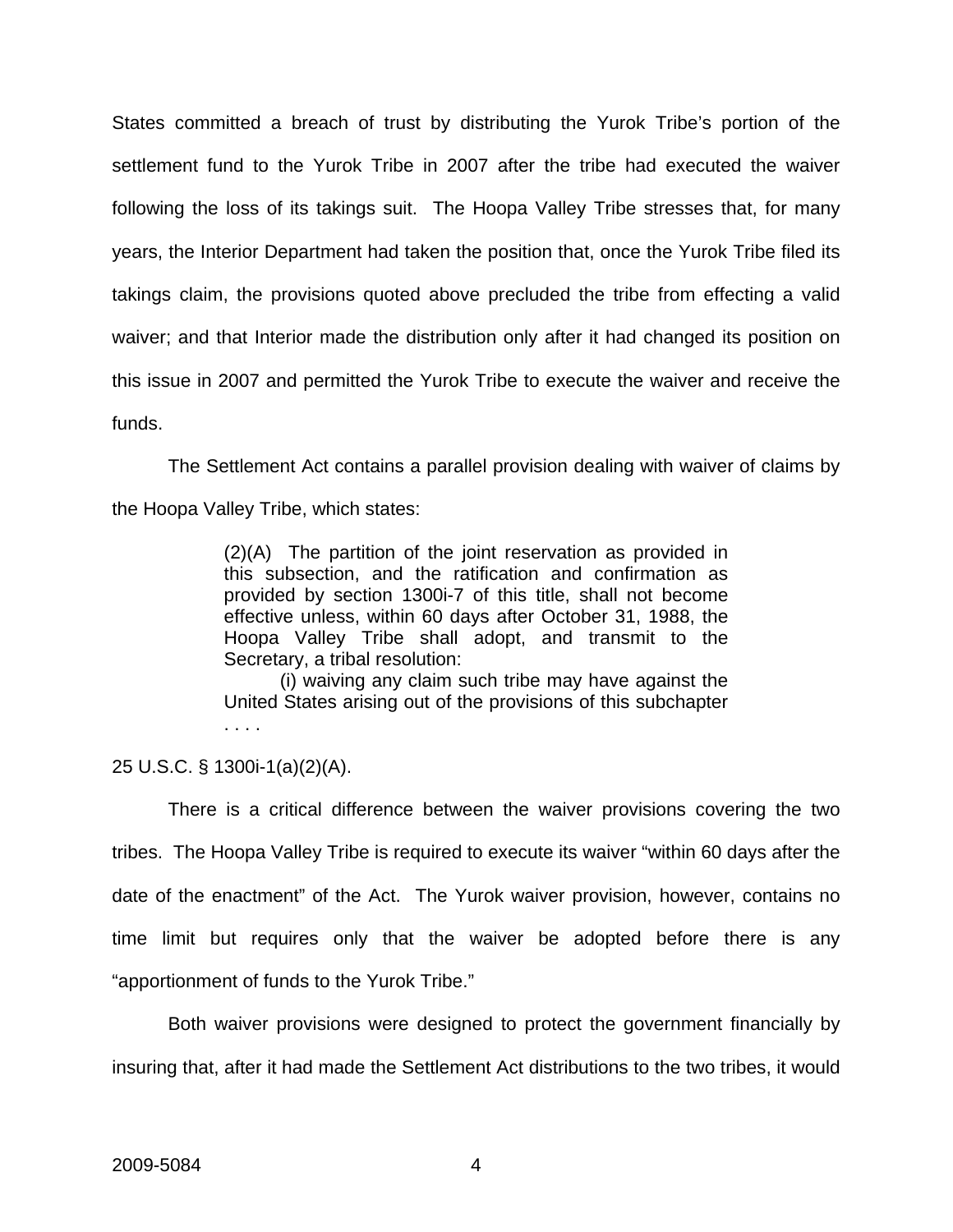not thereafter be subjected to damages for making those payments. The method the Settlement Act used to accomplish that objective was to require each tribe to waive such claims before it could receive its payment.

That is precisely what occurred here. The Hoopa Valley and Yurok tribes each received its share of the Settlement Act fund only after it had executed a waiver of any claims against the United States based on the Settlement Act. Under this analysis, it is irrelevant that, although the Hoopa Valley Tribe executed its waiver shortly after the Settlement Act was enacted, the Yurok Tribe did not do so until years later, after the latter had unsuccessfully asserted its takings claim against the United States. In both instances, the United States did not distribute the tribe's share of the Settlement Fund until after the tribe had waived any claim it had against the United States based on the Settlement Act.

The Hoopa Valley Tribe contends, however, that, under the Settlement Act, the government had no authority to make any distribution to the Yurok Tribe once the latter had filed its takings suit against the United States. Although the Interior Department had taken this same position over a considerable period—a fact the Hoopa Valley Tribe relies on heavily as supporting its statutory argument—Interior reexamined and changed its position in 2007. It ruled that it would distribute the Yurok Tribe's portion of the Settlement Fund if the tribe executed a waiver, which the tribe promptly did.

As Interior explained to the Chairmen of the two tribes:

Neither the Act nor its legislative history specifies whether proceeding under one provision would preclude the Yurok Tribe from proceeding under the other, i.e., whether bringing a takings claim and providing a waiver, actions both authorized under the Act, were mutually exclusive. For a number of reasons, we conclude that the takings litigation in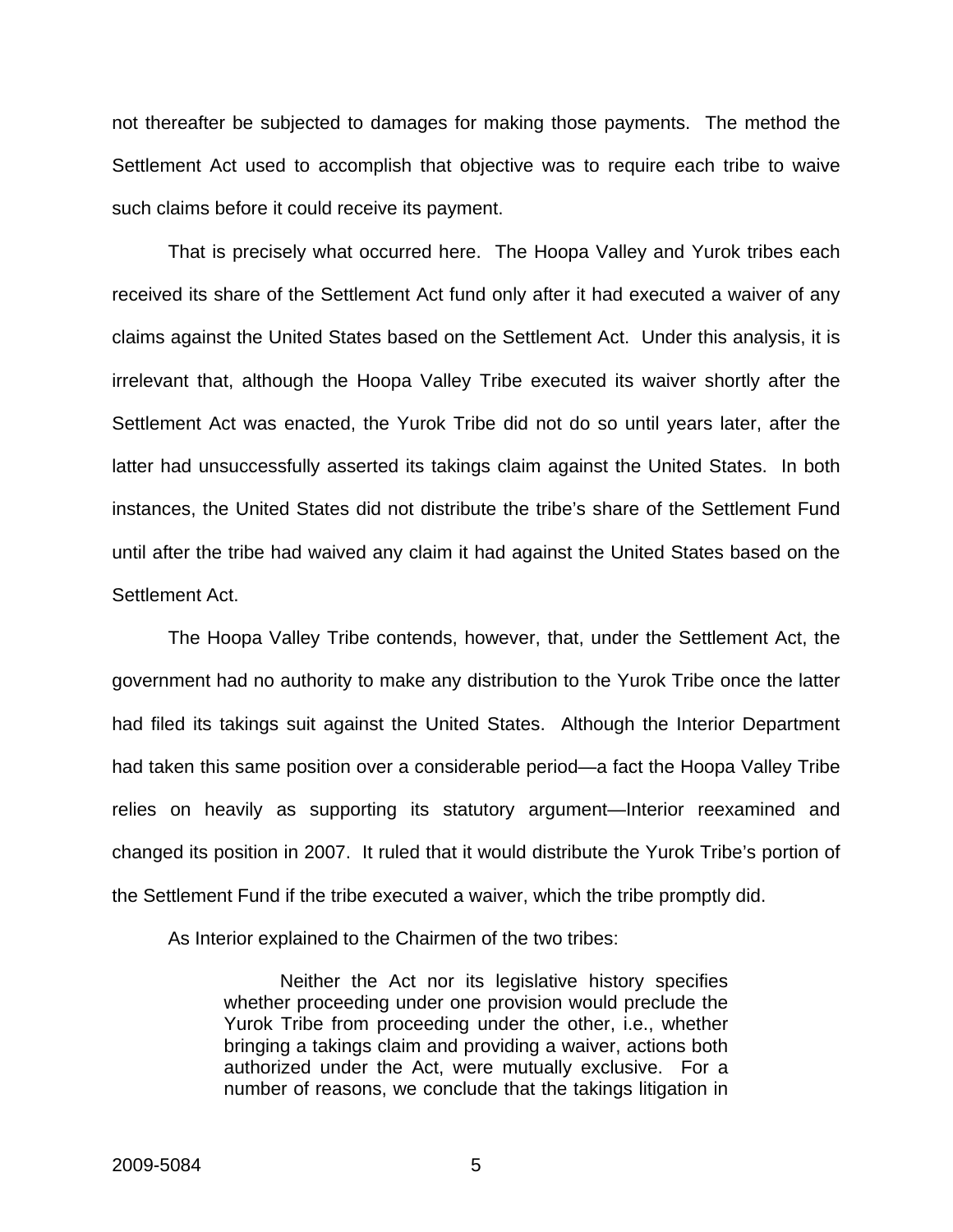Karuk Tribe did not result in the Yurok Tribe's forfeiting the benefits established in the Act. For example, the Act does not specify a time limitation, like the limited period to bring a constitutional challenge, on the ability to provide a waiver. Moreover, the Act's Yurok waiver provision is not limited solely to the constitutionally-based property claims authorized by the Act and litigated by the Yurok Tribe. The Act did not provide any contingent distribution arrangements if the Yurok Tribe chose to assert a takings claim. Fundamentally, nothing in the Act states that the Yurok Tribe's choosing to litigate its takings claim would cause the Tribe to forfeit the benefits under the Act.

Because Congress acted as a trustee in passing the Act and because the Hoopa Valley Tribe received already all of its benefits established by the Act, including its designated share of the Fund, we believe that any ambiguity in the Act should be read in favor of providing the other beneficiary, the Yurok Tribe, with its benefits established by the Act. Because the Act specifically authorized either Tribe to bring certain claims against the United States yet did not provide for an alternative distribution of benefits if a Tribe took such an action, we further believe that an interpretation of the Act that avoids penalizing a beneficiary for taking an authorized action and that avoids potentially troublesome constitutional issues to be necessary here. Thus, we believe that it would be unreasonable to read the Act to work a forfeiture of the Yurok's right to receive the monies from the Fund, and we decline to do so.

I see no reason to reject Interior's conclusion. Cf. Chevron, U.S.A., Inc. v.

Natural Res. Def. Council, Inc., 467 U.S. 837, 844 (1984).

The Hoopa Valley Tribe contends that the Yurok Tribe's waiver was invalid on the further ground it was given by the permanent Yurok Tribal Council, but that the

Settlement Act authorized only the Yurok "Interim Council" to grant the waiver.

This reference to the "Interim" Tribal Council, however, is an authorization, not a restriction or limitation. Since the organization of the Yurok Tribe was a complex activity that might take considerable time, and since the inchoate Yurok Tribe might wish to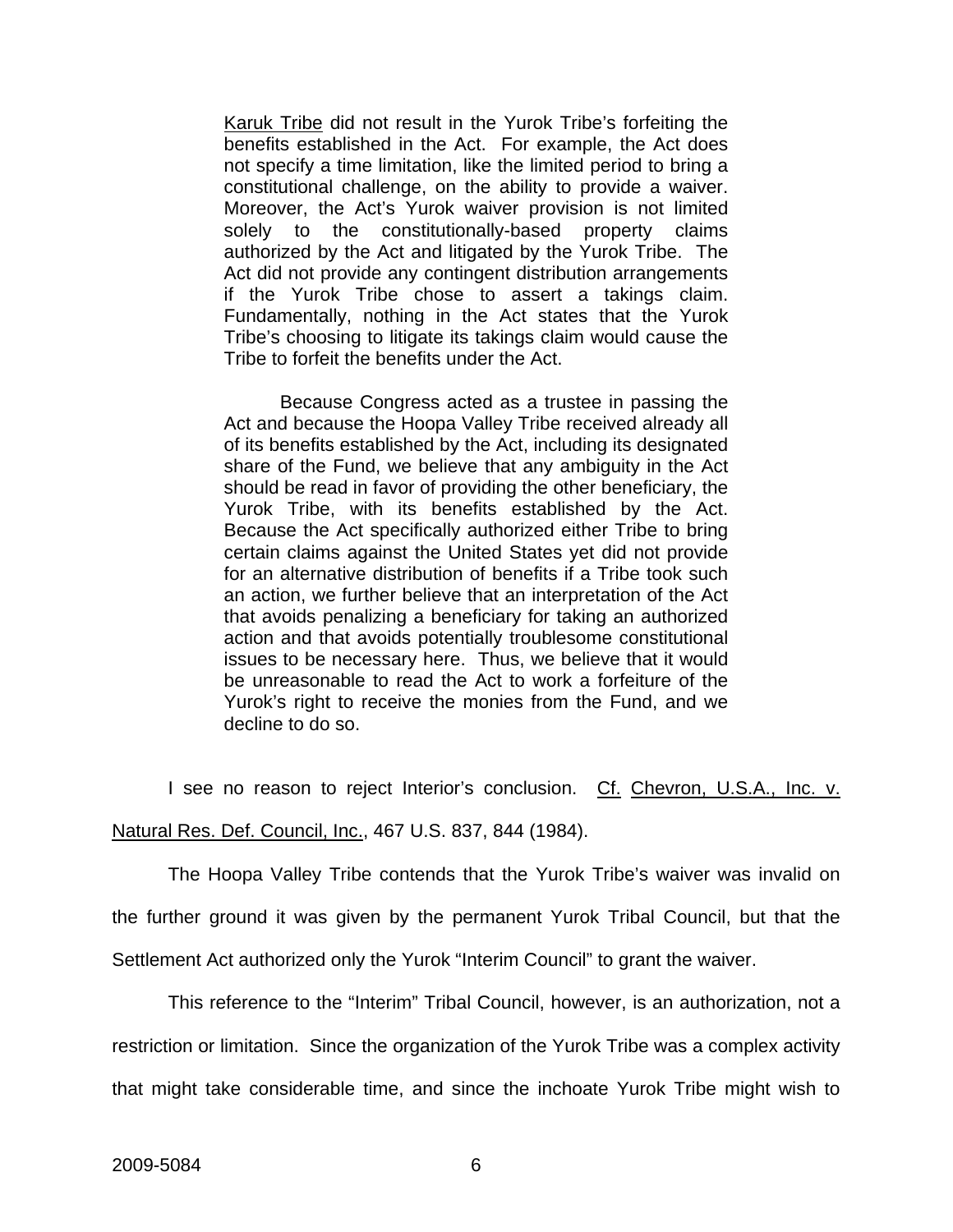expedite the waiver to obtain its share of the settlement fund, Congress authorized the tribe's temporary governing body, the Interim Tribal Council, to execute the waiver. Once the Yurok Tribe was organized and its permanent Tribal Council established, however, the latter succeeded to the Interim Tribal Council's authority, including the authority to grant the waiver. As Interior explained in rejecting this argument:

> The Act authorized the Yurok Interim Council, an entity that ceased to exist in 1993, to provide the requisite waiver under the Act. The Act did not preclude or otherwise divest power from the permanent Yurok Council also to waive claims.

Through its breach of trust damages claim in this case, it appears that the Hoopa Valley Tribe is seeking to recover the approximately \$90 million that the government paid to the Yurok Tribe as the latter's share of the Settlement Fund. The Hoopa Valley Tribe does not question that that amount accurately reflected the share of the Settlement Fund to which the Yurok Tribe was entitled under the Settlement Act. Nor does the Hoopa Valley Tribe deny that the approximate \$34 million it received after executing its waiver gave it all it was entitled to under the Settlement Act.

In 1973, in the first decision in the **Short litigation**, the Court of Claims rejected the claim by the Hoopa Valley Tribe members that they, and they alone, were entitled to all the proceeds of the timber sales from the portion of the joint reservation they occupied. Short v. United States, 486 F.2d 561. The court held that the land that both tribes occupied constitutes a single reservation and that all the "Indians of the reservation" were entitled to share in the proceeds of the timber revenues from that land. Id. at 567–68. In subsequent decisions, both the Court of Claims and this court